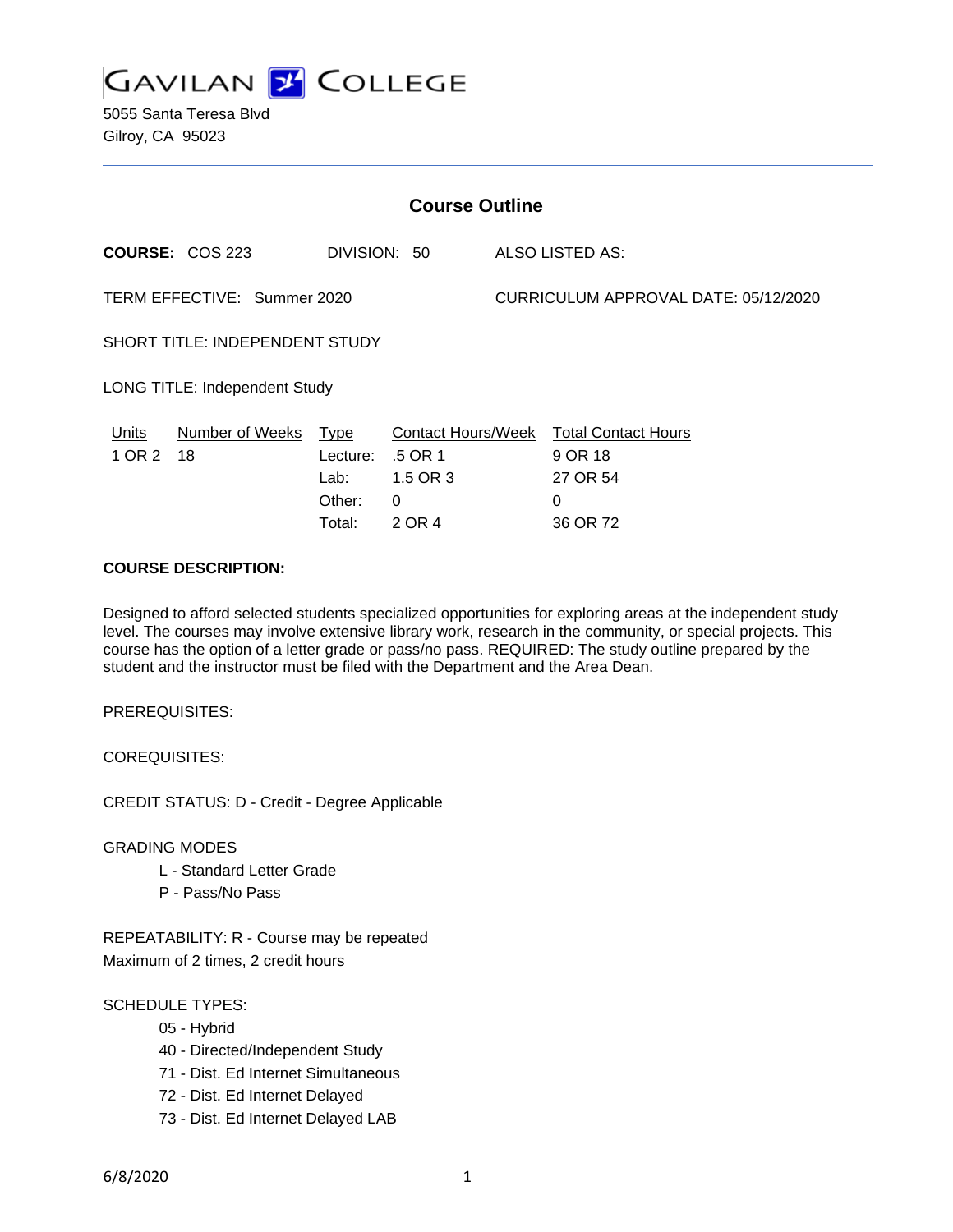## **STUDENT LEARNING OUTCOMES:**

By the end of this course, a student should:

1. Evaluate current cosmetology knowledge and skills, determine areas for improvement, and design a course of action for improvement.

### **CONTENT, STUDENT PERFORMANCE OBJECTIVES, OUT-OF-CLASS ASSIGNMENTS**

Curriculum Approval Date: 05/12/2020

NOTE: Included below is content from COS 200 - Beginning Cosmetology and COS 201 - Intermediate Cosmetology. For this Independent Study course the student, along with the guidance of the instructor, is to review all material and then identify their strengths and weaknesses and determine where additional work is required. They will then complete the required hours necessary to earn the unit value they signed up for in this Independent Study class. (The hours listed are the required hours to cover the content in COS 200 and COS 201 not for this Independent Study course.)

### 5 Hours

Content: Introduction and Orientation to Gavilan College Cosmetology. State Cosmetology Rules and Regulations. Board requirements. Develop classroom statement, career and goal planning. Lectures/discussions on:

a) Cosmetology kit, identifying tools of the trade.

b) Table set-up for hair cutting.

c) Proper use of hair cutting implements.

d) Sectioning, importance of proper use of sectioning for control as directed by State.

Student Performance Objectives: Explain the proper tool use, proper sectioning and table set-up for hair cutting. Describe cosmetology rules and regulations.

10 Hours

Content: Trichology. Lectures/presentations on:

a) Properties of hair.

b) Characteristics of hair.

c) Growth patterns.

d) Disorders of the hair and scalp.

Student Performance Objectives: Describe the solid form, diagonal back solid form and increased layering haircuts, with emphasis on proper elevations, tool

use and safe and sanitary procedures. Explain the proper techniques when styling hair while following safe and healthy procedures.

10 Hours

Content: Lecture/discussion on:

Bacteriology:

a) Pathogenic Bacteria

b) Non-Pathogenic Bacteria

Sterilization and Sanitation:

a) Physical Sanitation

b) Chemical Sanitation

Student Performance Objectives: State the difference between pathogenic and non-pathogenic bacteria. Discuss the importance of sterilization and sanitation procedures.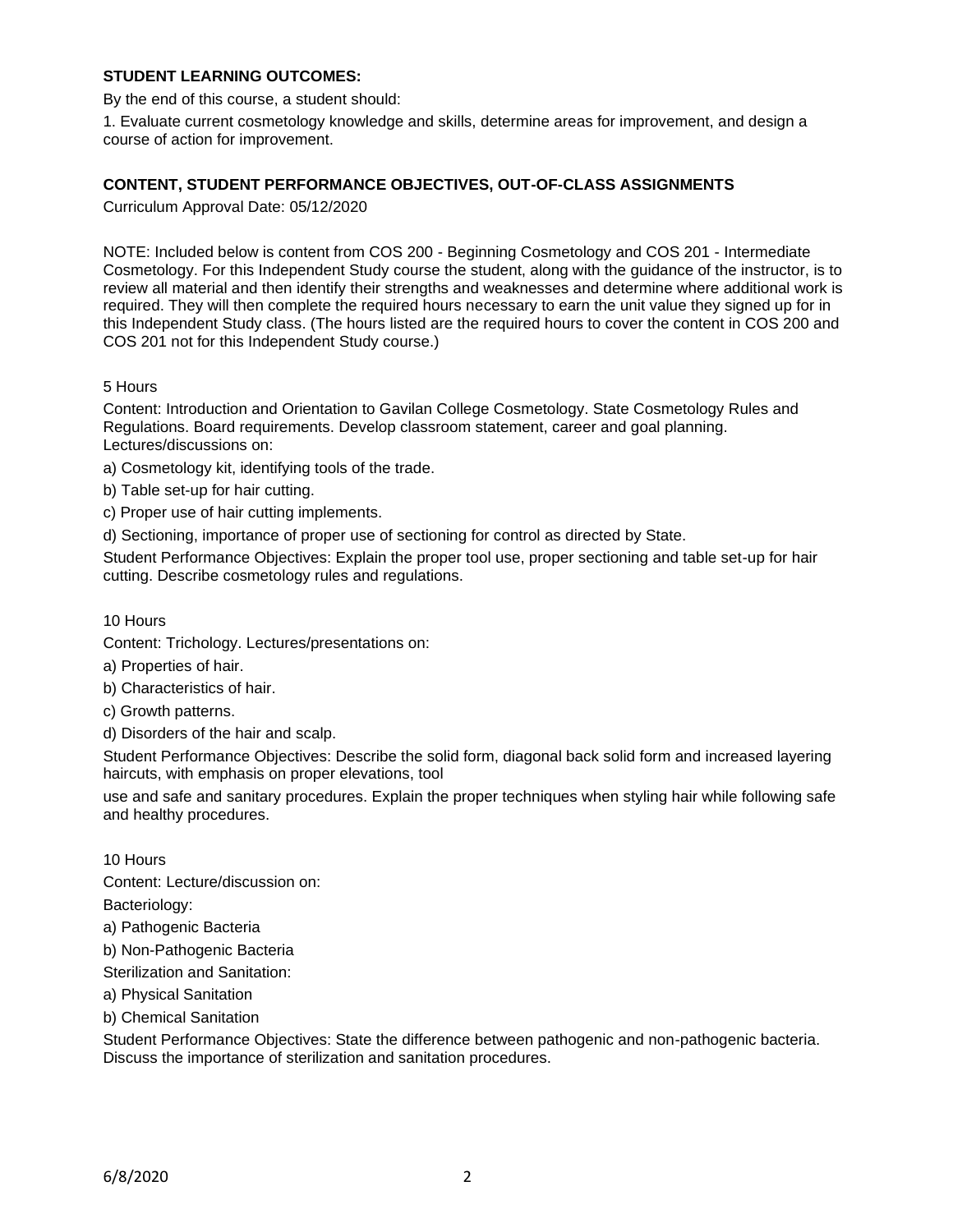## 5 Hours

Content: Presentations/lectures on:

Introduction to Dermatology and Onychology:

- a) History of skin
- b) Function of skin
- c) Nail structure
- d) Disorders and diseases

Facials:

- a) Facial preparation
- b) Implements and supplies
- c) Facial massage
- d) Skin analysis

Student Performance Objectives: Describe the structure and composition of the skin, list the function of the skin and define important terms relating to skin disorders. Describe the five main categories of professional skin care products, explain the different types of massage movements and describe the procedure for a basic facial.

# 5 Hours

Content: Discussions on: State Board Rules and Regulations:

- a) Cosmetology Act
- b) Performance Criteria

Introduction to material safety, data sheets, environmental health and safety agencies.

Student Performance Objectives: Describe the different types of cosmetics and their uses, describe a basic make-up procedure and list safety measures for make-up application.

# 5 Hours

Content: Lecture Tests on:

- a) Trichology
- b) Bacteriology
- c) Sterilization and Sanitation
- d) Rules and Regulations
- e) Cosmetology Act
- f) Onychology
- g) Dermatology

Student Performance Objectives: Participate in all exams with a goal of at least a 75% score or better.

# 10 Hours

Content: Introduction and Practical State Board color application information. Lectures/presentations on: Hair coloring:

- a) Color theory
- b) Types of hair color and uses
- c) Patch testing, strand testing
- d) Procedures
- State Board color application:
- a) Virgin tint to lighter
- b) Retouch to lighter
- c) Virgin tint to darker
- d) Retouch touch to darker
- e) Virgin bleach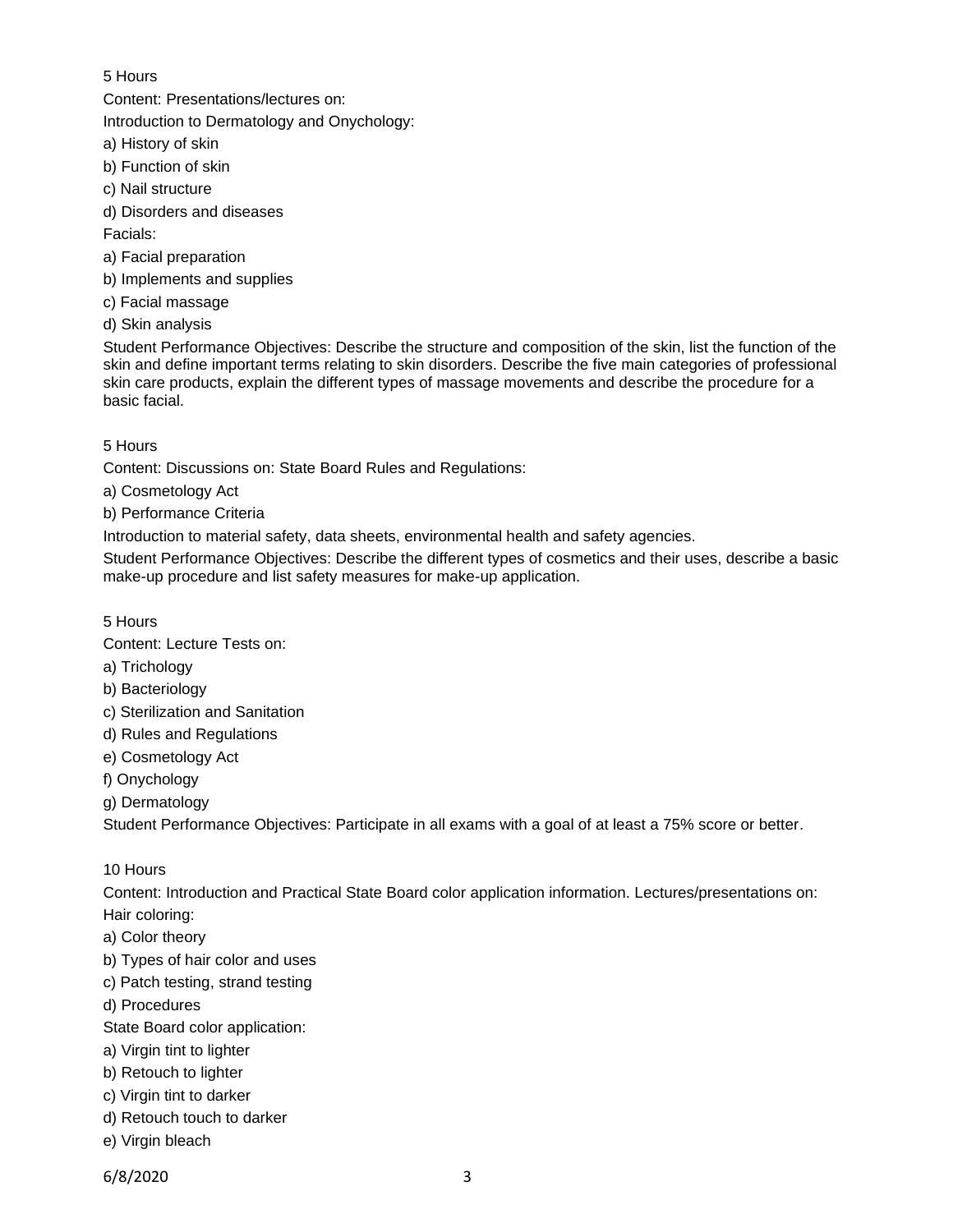f) Bleach retouch

g) Virgin toner

h) Toner retouch

i) Tint black to natural

Student Performance Objectives: Explain the proper State Board color applications. Recall the health and safety standards.

# 5 Hours

Content: Lectures on Anatomy:

- a) Cell Metabolism
- b) Osteology
- c) Mythology

Fundamentals of Hair cutting

a) Uniform haircut design

b) Sectioning, 90 degree elevation

Student Performance Objectives: Describe cells, their structure and their reproduction. Define tissue found in the body as well as explain the functions of the ten main body systems.

# 5 Hours

Content: Presentation/Lecture on: Wet Hair Styling

- a) Face Shapes
- b) Volume and Indentations
- c) Shaping
- d) Pin-curls
- e) Roller placements

Student Performance Objective: Describe the techniques of finger-waving, roller setting, pin-curls and combouts.

# 5 Hours

Content: Lecture Tests

- a) Anatomy
- b) Color Theory
- c) Wet Hair styling

Theory

- -hydrogen bands
- -facial structures
- -hair charm characteristics

Student Performance Objective: Complete the required tests with at least a 75% grade.

10 Hours

Content: Lecture/Presentation on Permanent Waving

- a) Sectioning
- -straight back
- -double halo
- b) Wrapping
- c) Spiral Wrap
- d) Permanent wave application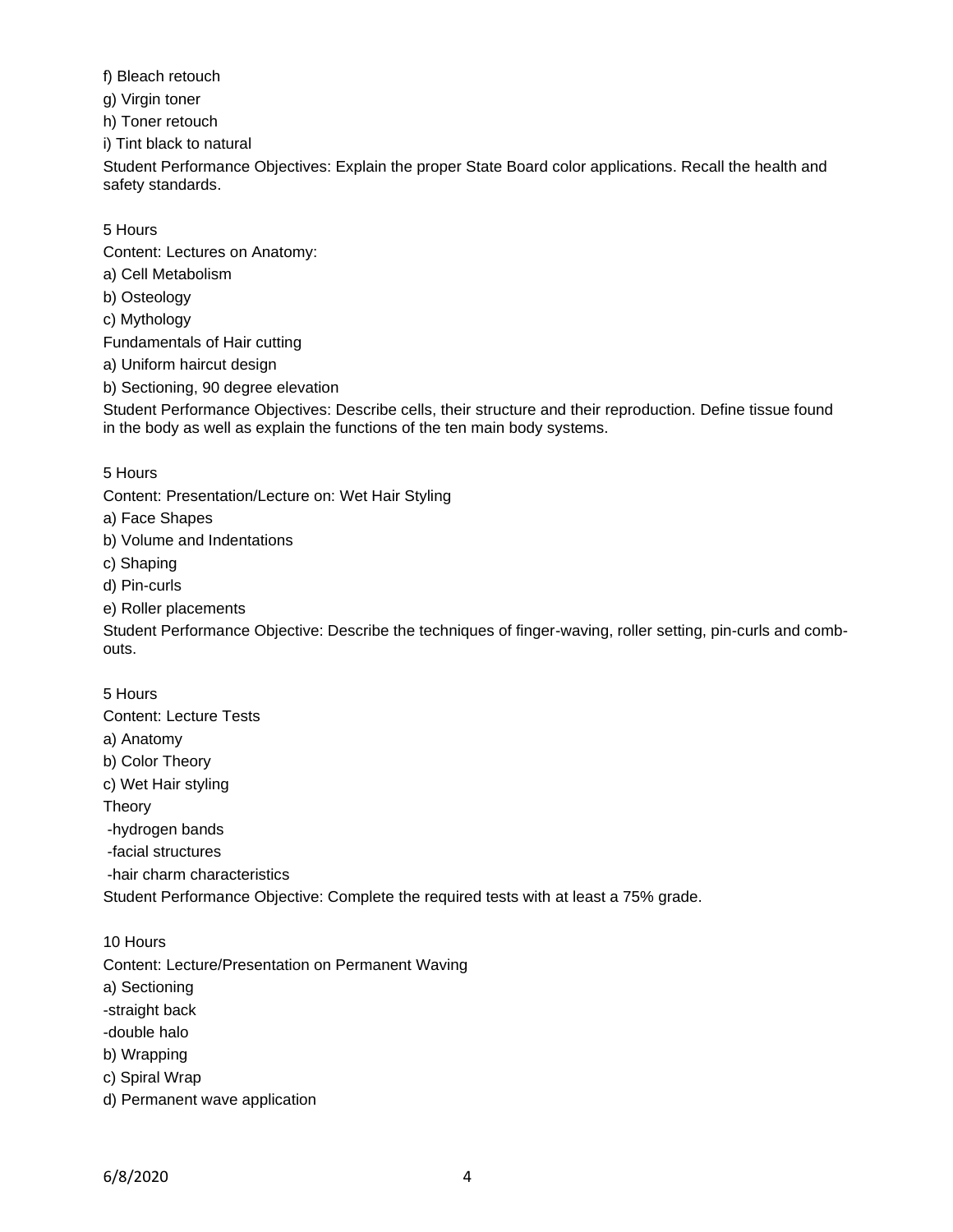Student Performance Objectives: List the factors of a hair analysis for a chemical wave, explain the physical and chemical wave action that take place during permanent waving, describe basic wrapping procedures and explain the basis procedure for a permanent wave.

5 Hours

Content: Lecture on State Board Procedure for Practical Services

- a) Sanitize
- b) Table set-up
- c) Client protection

Student Performance Objectives: Identify the knowledge areas where additional practice is needed.

2 Hours Final

Lab Content:

NOTE: Included below is content from COS 200 - Beginning Cosmetology and COS 201 - Intermediate Cosmetology. For this Independent Study course the student, along with the guidance of the instructor, is to review all material and then identify their strengths and weaknesses and determine where additional work is required. They will then complete the required hours necessary to earn the unit value they signed up for in this Independent Study class. (The hours listed are the required hours to cover the content in COS 200 and COS 201 not for this Independent Study course.)

### 5 Hours

Content: Introduction and Orientation to Gavilan College Cosmetology. State Cosmetology Rules and Regulations. Board requirements. Develop classroom statement, career and goal planning. Lectures/discussions on:

a) Cosmetology kit, identifying tools of the trade.

- b) Table set-up for hair cutting.
- c) Proper use of hair cutting implements.

d) Sectioning, importance of proper use of sectioning for control as directed by State.

Student Performance Objectives: Explain the proper tool use, proper sectioning and table set-up for hair cutting. Describe cosmetology rules and regulations.

#### 10 Hours

Content: Trichology. Lectures/presentations on:

a) Properties of hair.

b) Characteristics of hair.

c) Growth patterns.

d) Disorders of the hair and scalp.

Student Performance Objectives: Describe the solid form, diagonal back solid form and increased layering haircuts, with emphasis on proper elevations, tool

use and safe and sanitary procedures. Explain the proper techniques when styling hair while following safe and healthy procedures.

10 Hours

Content: Lecture/discussion on:

Bacteriology:

a) Pathogenic Bacteria

b) Non-Pathogenic Bacteria

Sterilization and Sanitation:

a) Physical Sanitation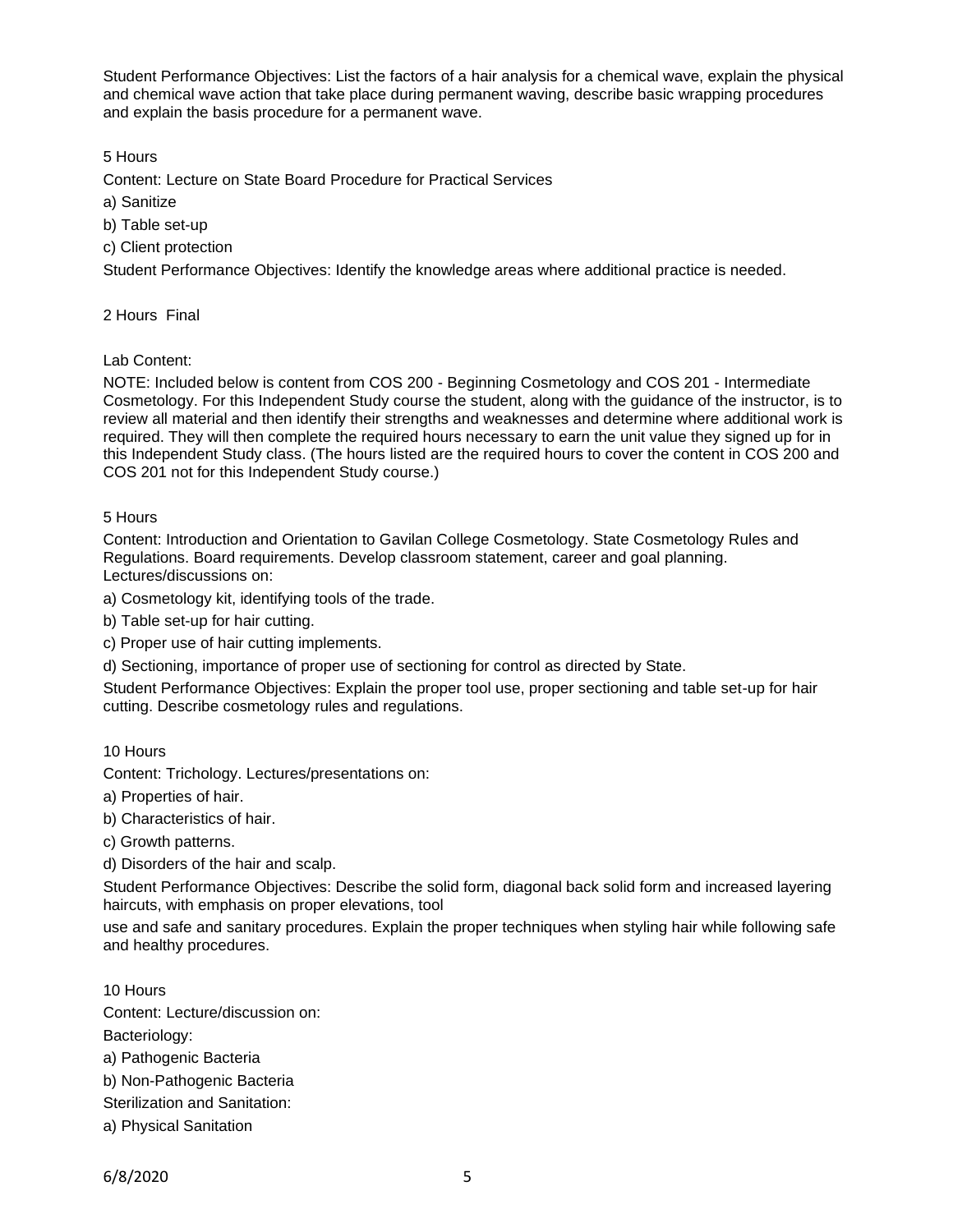### b) Chemical Sanitation

Student Performance Objectives: State the difference between pathogenic and non-pathogenic bacteria. Discuss the importance of sterilization and sanitation procedures.

5 Hours

Content: Presentations/lectures on:

Introduction to Dermatology and Onychology:

a) History of skin

b) Function of skin

c) Nail structure

d) Disorders and diseases

Facials:

a) Facial preparation

b) Implements and supplies

c) Facial massage

d) Skin analysis

Student Performance Objectives: Describe the structure and composition of the skin, list the function of the skin and define important terms relating to skin disorders. Describe the five main categories of professional skin care products, explain the different types of massage movements and describe the procedure for a basic facial.

### 5 Hours

Content: Discussions on: State Board Rules and Regulations:

a) Cosmetology Act

b) Performance Criteria

Introduction to material safety, data sheets, environmental health and safety agencies.

Student Performance Objectives: Describe the different types of cosmetics and their uses, describe a basic make-up procedure and list safety measures for make-up application.

5 Hours

Content: Lecture Tests on:

a) Trichology

- b) Bacteriology
- c) Sterilization and Sanitation
- d) Rules and Regulations
- e) Cosmetology Act

f) Onychology

g) Dermatology

Student Performance Objectives: Participate in all exams with a goal of at least a 75% score or better.

10 Hours

Content: Introduction and Practical State Board color application information. Lectures/presentations on: Hair coloring:

- a) Color theory
- b) Types of hair color and uses

c) Patch testing, strand testing

d) Procedures

- State Board color application:
- a) Virgin tint to lighter

6/8/2020 6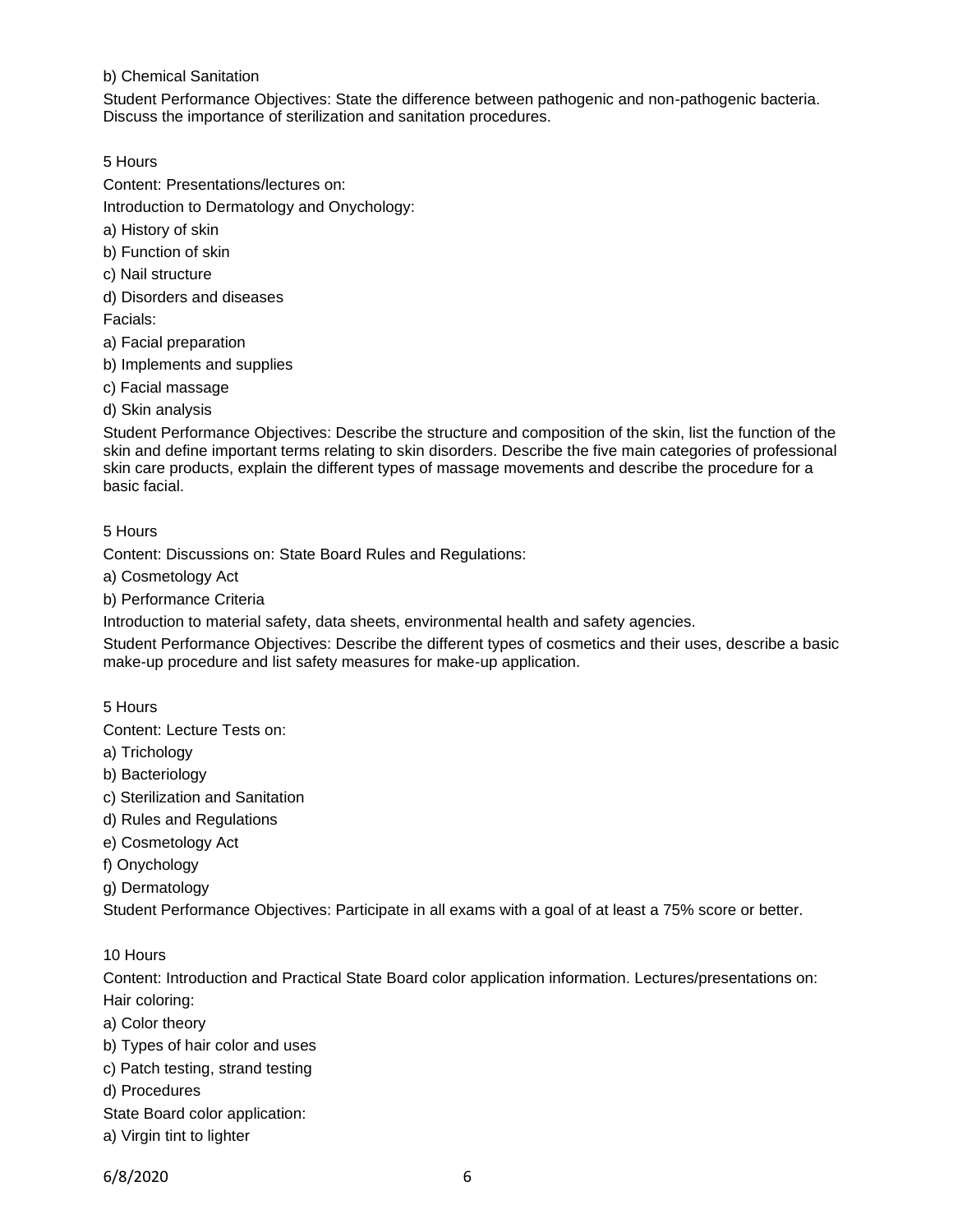- b) Retouch to lighter
- c) Virgin tint to darker
- d) Retouch touch to darker
- e) Virgin bleach
- f) Bleach retouch
- g) Virgin toner
- h) Toner retouch
- i) Tint black to natural

Student Performance Objectives: Explain the proper State Board color applications. Recall the health and safety standards.

5 Hours

Content: Lectures on Anatomy:

- a) Cell Metabolism
- b) Osteology
- c) Mythology

Fundamentals of Hair cutting

- a) Uniform haircut design
- b) Sectioning, 90 degree elevation

Student Performance Objectives: Describe cells, their structure and their reproduction. Define tissue found in the body as well as explain the functions of the ten main body systems.

## 5 Hours

Content: Presentation/Lecture on: Wet Hair Styling

- a) Face Shapes
- b) Volume and Indentations
- c) Shaping
- d) Pin-curls
- e) Roller placements

Student Performance Objective: Describe the techniques of finger-waving, roller setting, pin-curls and combouts.

5 Hours Content: Lecture Tests a) Anatomy b) Color Theory c) Wet Hair styling Theory -hydrogen bands -facial structures -hair charm characteristics Student Performance Objective: Complete the required tests with at least a 75% grade.

10 Hours Content: Lecture/Presentation on Permanent Waving a) Sectioning -straight back -double halo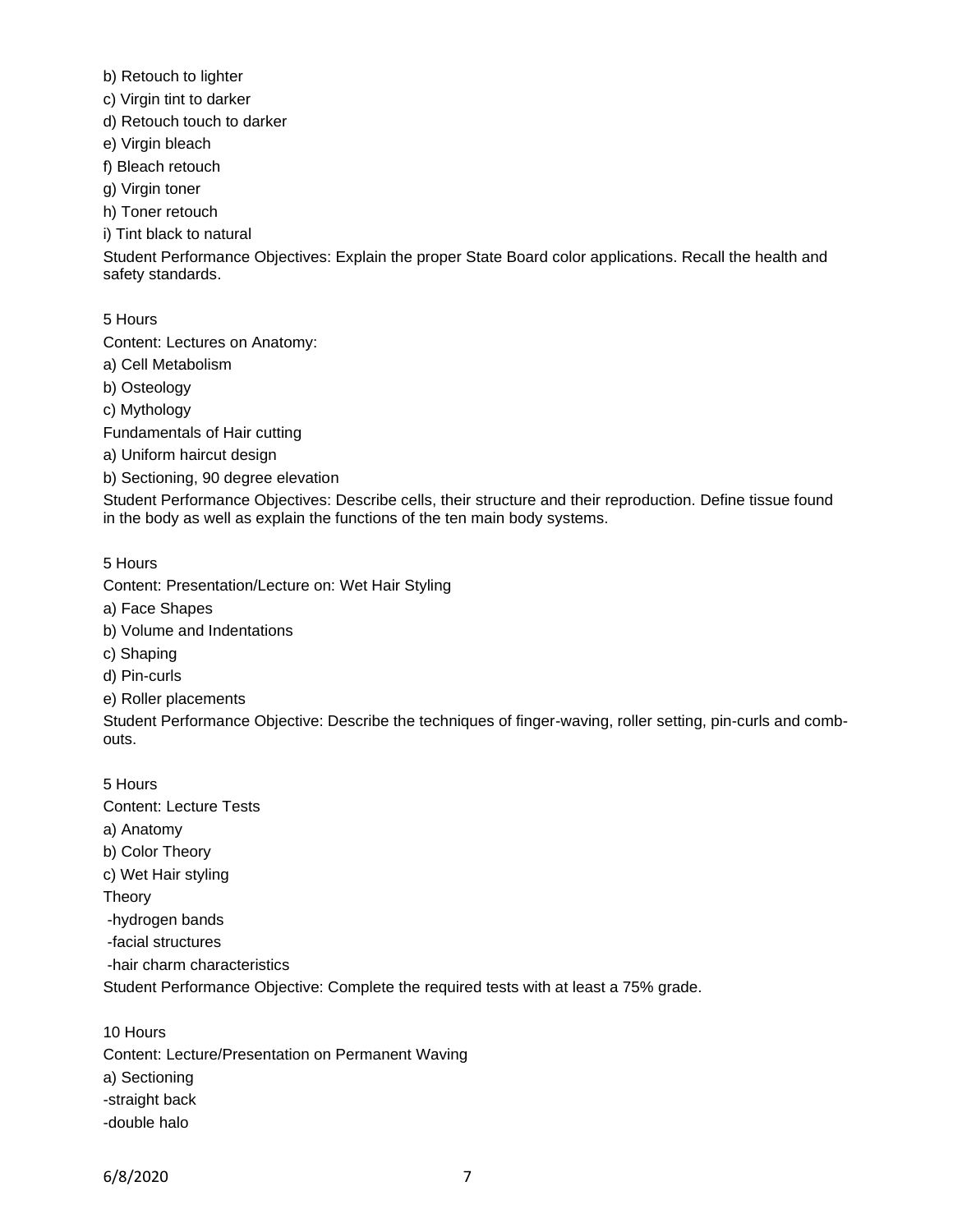b) Wrapping

c) Spiral Wrap

d) Permanent wave application

Student Performance Objectives: List the factors of a hair analysis for a chemical wave, explain the physical and chemical wave action that take place during permanent waving, describe basic wrapping procedures and explain the basis procedure for a permanent wave.

5 Hours

Content: Lecture on State Board Procedure for Practical Services

a) Sanitize

b) Table set-up

c) Client protection

Student Performance Objectives: Identify the knowledge areas where additional practice is needed.

2 Hours Final

## **METHODS OF INSTRUCTION:**

Lecture, Guided Practice, Discussion

## **OUT OF CLASS ASSIGNMENTS:**

Required Outside Hours: 24 Assignment Description: Read textbook chapters and complete all theory and practical workbook assignments. Required Outside Hours: 12 Assignment Description: Review all materials. Study for exams.

# **METHODS OF EVALUATION:**

Writing assignments Percent of total grade: 30.00 % 30% - 60% Written Homework, Lab Reports Skill demonstrations Percent of total grade: 40.00 % 30% - 60% Practical Exams Objective examinations Percent of total grade: 30.00 % 20% - 40% True/False, Multiple Choice, Matching

# **REPRESENTATIVE TEXTBOOKS:**

Milady. Milady Standard Cosmetology. Boston, MA: Cengage Learning,2018. Reading Level of Text, Grade: 12th Verified by: MS Word Milady. Milady Standard Cosmetology Practical Workbook. Boston, MA: Cengage Learning,2018. Reading Level of Text, Grade: 12th Verified by: MS Word Milady. Milady Standard Cosmetology Study Guide: The Essential Companion and State Board review book. . Boston, MA: Cengage Learning,2018. Reading Level of Text, Grade: 12th Verified by: MS Word